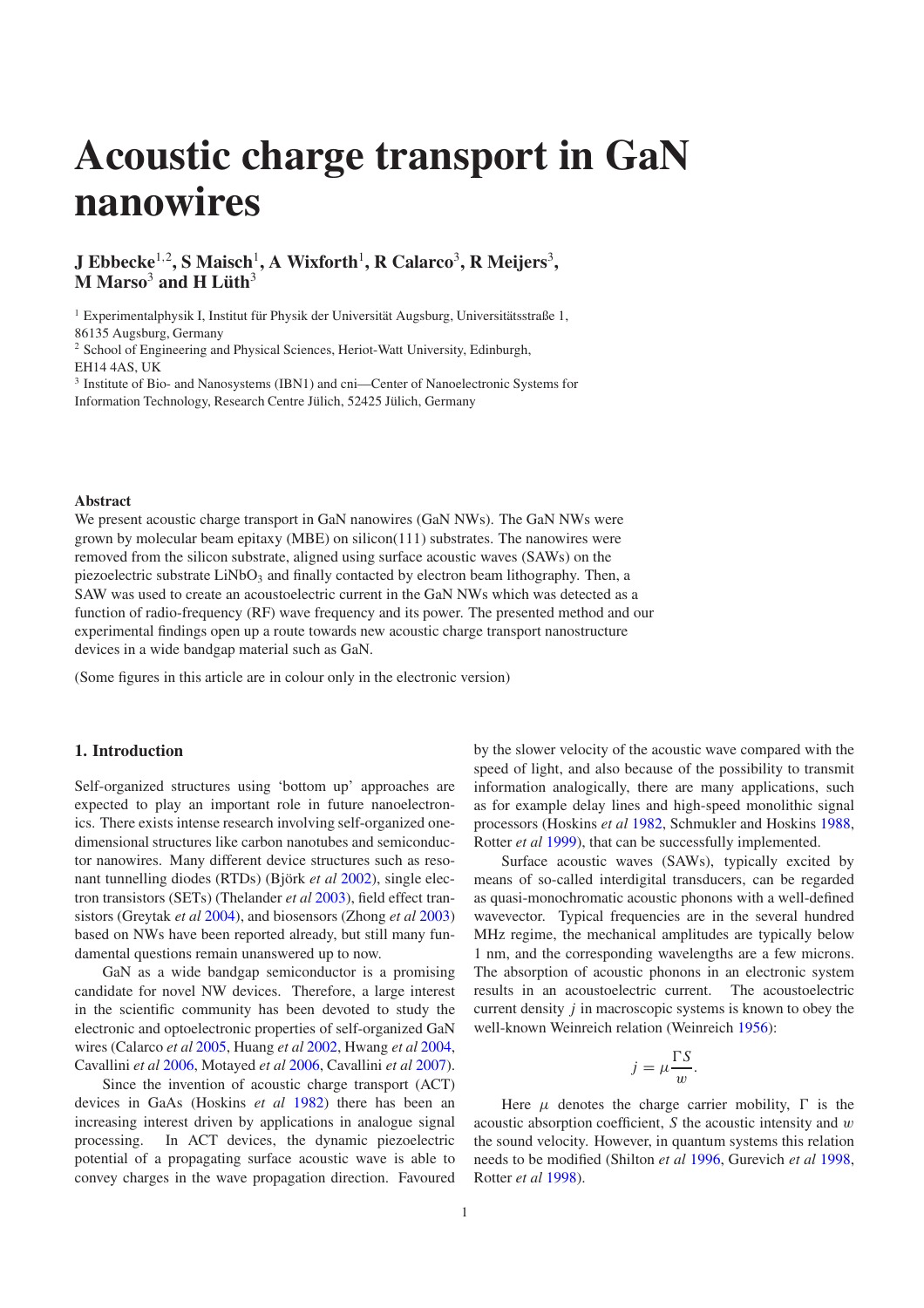<span id="page-1-0"></span>

**Figure 1.** Sketch of sample layout under investigation. A GaN nanowire is contacted with source and drain electrodes and a SAW induces an acoustoelectric current in the system.

In this paper, ACT devices using self-organized GaN wires are presented. A schematic sketch of the system under consideration is presented in figure [1.](#page-1-0) A GaN NW is contacted with source and drain electrodes, and a SAW with wavevector **q** and a propagation direction parallel to the length of the wire is launched. The interaction of the acoustic phonons and charge carriers (for example by absorption of ultrasonic phonons) is supposed to create a net drag of the charge carriers and hence a DC acoustoelectric current. The investigation of SAW induced acoustoelectric current in GaN NWs is the main focus of this paper. Additionally, we will discuss to what extent the ACT in GaN NWs can be described by the Weinreich relation.

# **2. Preparation of GaN nanowire samples**

Self-assembled GaN NWs are grown by radio-frequency (RF) plasma-assisted molecular beam epitaxy (MBE) on Si(111) substrates under nitrogen rich (III/V ratio  $\ll$  1) conditions at 780 ◦C, which leads to the desired columnar growth in the *c*direction. The details of the fabrication process can be found elsewhere (Meijers [2006\)](#page-4-17). After epitaxial growth, NWs were released from the native Si(111) substrate by exposure to an ultrasonic bath of deionized water with a few milligrammes of sodium dodecylsulfate (SDS). Then, the wires were deposited on a host substrate. SDS is used to enhance the dispersion of the GaN NWs.

Two types of sample (A and B) will be discussed in this paper: the difference between the samples is the piezoelectric host material. Sample A employs a standard single-crystal  $LiNbO<sub>3</sub>$  substrate (rotation 128°, Y-cut, X-propagation) with a conductivity of  $10^{-18}$   $\Omega^{-1}$  cm<sup>-1</sup>; it is piezoelectric and also pyroelectric. The substrate of sample B is so-called black LiNbO<sub>3</sub> (rotation 128°, Y-cut, X-propagation) which has been chemically reduced to a conductivity >10<sup>-11</sup>  $\Omega^{-1}$  cm<sup>-1</sup> (Bordui *et al* [1999\)](#page-4-18). In this case, its piezoelectricity is basically the same as in the case of sample A, but due to the higher conductivity the black  $LiNbO<sub>3</sub>$  is less pyroelectric.

#### **3. Parallel fluidic organization of nanowires**

On sample A, an interdigital transducer  $(IDT<sub>1</sub>)$  was processed by optical lithography. The IDT<sub>1</sub> periodicity  $p_1$  is 32  $\mu$ m. Using the value of 3840 m s<sup>-1</sup> for the SAW velocity w, the resonance frequency  $f_1 = w/p$  of the IDT<sub>1</sub> results to be  $f_1 = 120 \text{ MHz}$ . A single droplet of SDS suspension containing GaN NWs was placed on sample A next to the  $IDT_1$  and

<span id="page-1-1"></span>

**Figure 2.** SEM picture of SAW-aligned GaN nanowires. The experimental setup with one drop of nanowire suspension placed in the cavity between the  $LiNbO<sub>3</sub>$  substrate and a glass plate is shown as an inset.

then covered with a glass plate (see the inset of figure [2\)](#page-1-1). An RF power of  $P = 17$  dBm at the resonance frequency  $f = f_1$  was applied to IDT<sub>1</sub>, resulting in a SAW with large amplitude. As presented in earlier work for multi- or single-walled metallic carbon nanotubes (Strobl *et al* [2004\)](#page-4-19), the travelling piezoelectric SAW potential induces a dipole force in long wires that has an alignment effect parallel to the SAW propagation direction. Moreover, the SAW on the present  $LiNbO<sub>3</sub>$  substrate cut is a Rayleigh wave. This also involves a movement of the atoms that are near the surface in the vertical direction. These movements can lead to an acoustic streaming in a liquid and it has been shown in Strobl *et al* [\(2004\)](#page-4-19) that the superposition of the liquid streaming effect and the induced dipole forces results in an alignment at a finite angle to the wave propagation direction. A similar aligning effect of SAWs for GaN NWs is found in the present work, as presented in figure [2,](#page-1-1) but less pronounced than for the carbon nanotubes. Here, only GaN NWs longer than 1  $\mu$ m are aligned with respect to the SAW direction. The reduced alignment effect can be attributed to the lower conductivity of the nominally undoped semiconducting GaN NWs as compared to metallic carbon nanotubes.

#### <span id="page-1-2"></span>**4. Sample preparation on LiNbO<sup>3</sup>**

After GaN NW deposition and alignment, sample A was covered with a conductive polymer under which the position of a single GaN NW with respect to prestructured markers was located employing a scanning electron microscope (SEM). The polymer was removed afterwards in an oxygen plasma and the sample was covered with a double layer of PMMA and a 25 nm thick layer of aluminium. The thin layer of aluminium ensured a finite sample surface conductivity for electron beam lithography without severely influencing the electron beam exposure process. After writing the contact structures the aluminium was removed in diluted KOH. Finally, metal contacts (20 nm Ti and 30 nm Au) were deposited and patterned by a lift-off process. An SEM image of the central part of sample A (obtained after measurements) with source, drain and gate contacts is shown in figure  $3(a)$  $3(a)$ . The length of the GaN NW between the contacts is approximately 1  $\mu$ m, with a whole wire length of approximately 2  $\mu$ m and a wire diameter of 160 nm.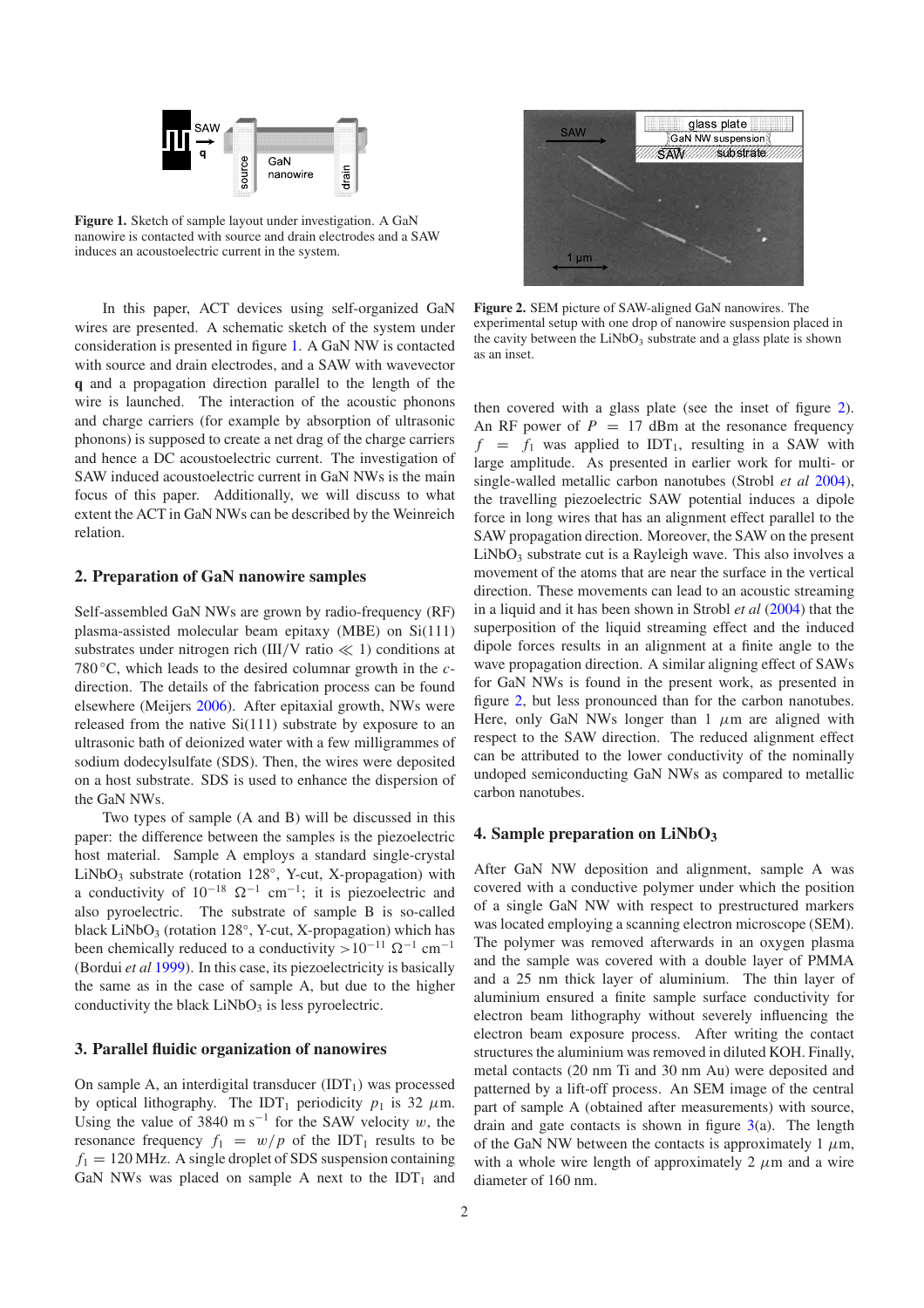<span id="page-2-0"></span>

**Figure 3.** SEM image of the sample structure. (a) Sample A: GaN  $NW$  on standard  $LiNbO<sub>3</sub>$  with source, drain and gate electrodes. The SAW propagation direction is indicated. (b) Sample B: GaN NW on black  $LiNbO<sub>3</sub>$  with source and drain contacts; here, SAWs with different wavelengths can be excited from both sides of the NW.

For sample B, due to the higher conductivity of the black  $LiNbO<sub>3</sub>$ , it was possible to use a standard electron beam lithography technique. After applying the fluidic alignment process described before, pairs of source drain fingers were randomly deposited by electron beam lithography and oriented perpendicularly to the alignment direction. High frequency interdigital transducers  $IDT_2$  and  $IDT_3$  were processed at the same time with a periodicity  $p_2 = 3.6 \ \mu \text{m}$  and  $p_3 = 2 \ \mu \text{m}$ . Afterwards, the substrate was inspected with an SEM and only finger pairs being bridged by a single GaN NW were chosen for further investigation. One of these contacted structures is shown in figure [3\(](#page-2-0)b). The length of the contacted GaN NW in this case is approximately 500 nm, with a whole wire length of approximately 1.3  $\mu$ m and a wire diameter of 110 nm.

#### **5. Electrical properties of GaN nanowires**

First, conventional current–voltage  $(I-V)$  measurements were made to characterize the contacted single GaN NW devices. In figure [4,](#page-2-1) a comparison of the *I* –*V* characteristic of sample A and sample B is shown. For sample A, a bias of at least  $V_b$  = 3 V needs to be applied to the contacts to measure a significant current. Similar characteristics were found for many different contacted GaN NWs on this substrate. We assume this to be caused by imperfect contacts between the GaN NWs on standard  $LiNbO<sub>3</sub>$ . The deposition and removal of the conductive polymer for SEM inspection during the sample preparation (see section [4\)](#page-1-2) or/and the strong piezoelectric fields caused by the pyroelectric effect during processing might be the reasons for the bad contacts. This assumption is also based on the fact that the contacts to GaN NWs of the same MBE growth nanowire batch on the second substrate material (black LiNbO<sub>3</sub>) were found to show much better ohmic behaviour. One example of an *I* –*V* characteristic for sample B is shown in figure [4](#page-2-1) (dashed line). This *I*-*V* curve exhibits a much higher conductance compared to sample A, and is in qualitative

<span id="page-2-1"></span>

<span id="page-2-2"></span>**Figure 4.** Current–voltage characteristics of the contacted GaN NW. Sample A exhibits a strong nonlinear dependence whereas the contacts of sample B exhibit a much better ohmic characteristic.



**Figure 5.** DC acoustoelectric current as a function of RF frequency in the GaN NW: return loss S11 measurement at  $IDT_1$  of sample A. At the same frequency (the  $IDT_1$  resonance frequency) a current signal was detected while launching a SAW with an RF power of  $P = 20$  dBm.

agreement with previously published results on GaN single NW devices on Si/SiO<sup>2</sup> samples (Calarco *et al* [2005\)](#page-4-4).

#### **6. Frequency dependence of acoustoelectric current**

The return loss  $S11$  of the IDT<sub>1</sub> of sample A is shown in figure [5.](#page-2-2) S11 was measured with a network analyser and shows a resonance at  $f_1 = 120$  MHz in good agreement with periodicity  $p_1 = 32 \mu m$ . At the same frequency, the DC current through the wire has a peak value, as can be seen in figure [5.](#page-2-2) Here, the DC current through the GaN NW was measured as a function of the RF frequency applied to the IDT. A relatively high power RF signal of  $P_1 = 20$  dBm was applied to the  $IDT_1$ . To measure a finite acoustoelectric current, an additional DC source–drain voltage of  $V_{SD} = 2$  V needed to be applied. In spite of this, the coincidence of the resonant frequencies in S11 and the current as shown in figure [5](#page-2-2) prove the current to be caused by the presence of the SAW. Therefore, the launching of a SAW by applying a resonant RF signal to the IDTs results in a DC acoustoelectric current in the GaN NW.

Due to the much better defined contacts on GaN NW sample B, here, an acoustoelectric current could be detected without the need for an additional source–drain voltage. This acoustoelectric current as a function of applied RF frequency is shown in figure [6.](#page-3-0) Two IDTs with different periodicities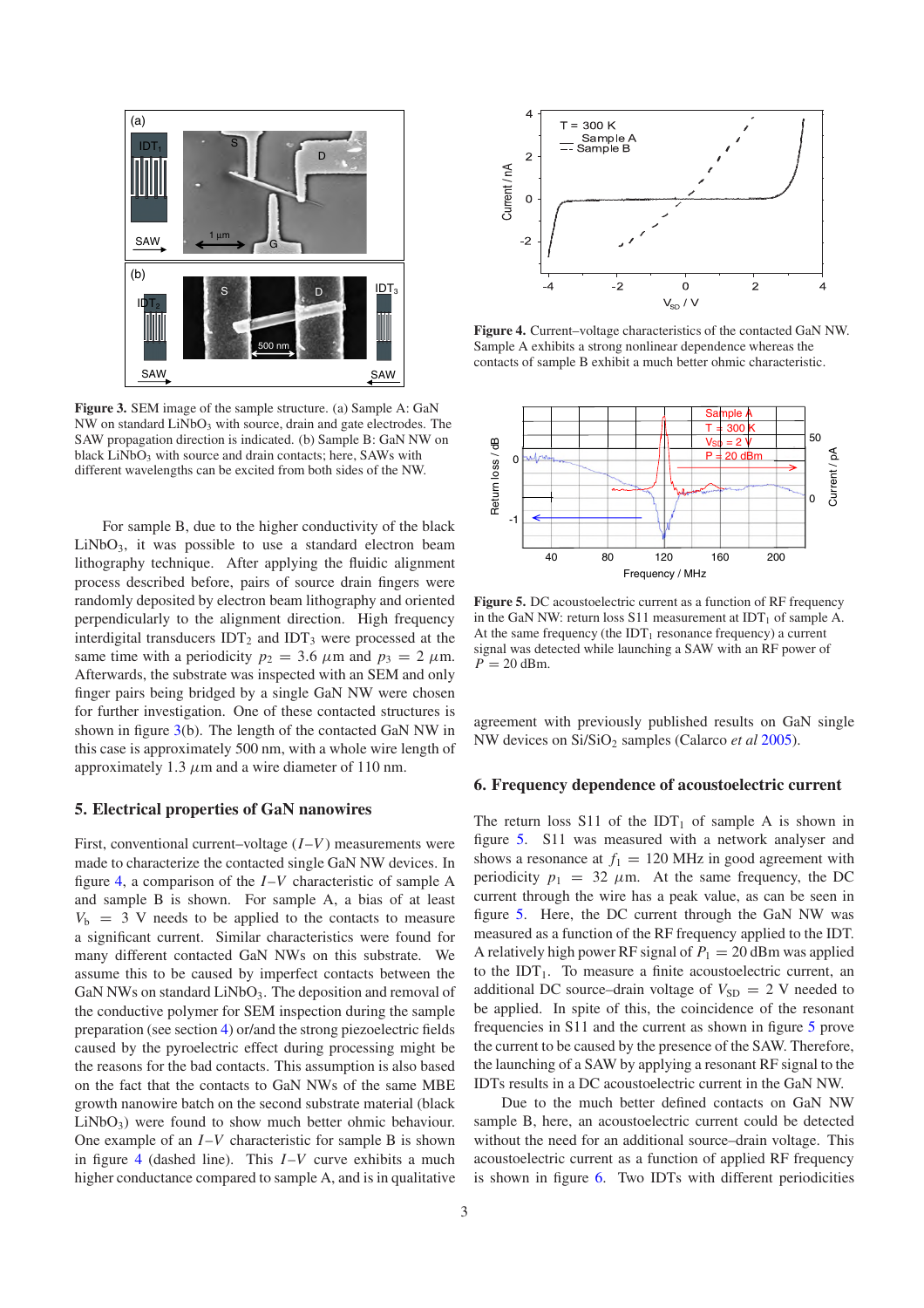<span id="page-3-0"></span>

**Figure 6.** Acoustoelectric current at zero source–drain voltage for sample B being solely induced by the SAWs excited at the two IDTs with a periodicity of  $p_2 = 3.6 \ \mu \text{m}$  and  $p_3 = 2 \ \mu \text{m}$ . The current oscillations are caused by Bragg reflections of the SAW at unused spare IDTs (see text).

have been processed on either side of the GaN NW single device. The left IDT<sub>2</sub> (see figure  $3(b)$  $3(b)$ ) has a periodicity of  $p_2$  = 3.6  $\mu$ m and the right one a periodicity of  $p_3$  = 2  $\mu$ m. The detected acoustoelectric current in this GaN NW of sample B exhibits two peaks at two frequencies  $f_2$  = 1070 MHz and  $f_3$  = 1880 MHz, as expected from  $f = w/p$ . Additionally, the current in figure [6](#page-3-0) exhibits a superimposed oscillation pattern with a frequency of  $f_{\text{osc2}} =$ 3.2 MHz and  $f_{\text{osc3}}$  = 19 MHz. These oscillations have their origin in SAW reflections at about 0.6 mm to the left and about 0.1 mm to the right of the contacted GaN NW, respectively. The distances and hence the locations of the SAW reflectors are calculated using the formula distance/ $2 =$ 3840 m  $s^{-1}/f_{\text{osc}}$ . At these exact spots, additional IDTs with the same periodicity as  $IDT_2$  and  $IDT_3$  were present on the sample (not shown) acting as very efficient Bragg reflectors for the SAWs causing the current oscillations observed in figure [6.](#page-3-0) Between these reflectors, a Fabry–Perot type of resonator was formed, leading to the evolution of a standing wave pattern. Hence, the observed acoustoelectric current is caused by a propagating SAW with a superimposed standing wave of smaller amplitude (because the reflected amplitude is smaller than the original one). By changing the SAW frequency inside the IDT passband, the position of the knots and bellies of the superimposed standing wave is shifted with respect to the GaN NW, resulting in an oscillation of the induced acoustoelectric current. This phenomenon was detected in many semiconductor SAW devices where IDTs with the same periodicity were processed on either side of the semiconductor nanostructure (see for example Talyanskii *et al* [1997\)](#page-4-20).

#### **7. RF power dependence of acoustoelectric current**

Finally, the acoustoelectric current was measured for fixed resonance frequencies  $f_1$ ,  $f_2$  and  $f_3$  for the two samples as a function of the applied RF power. An increased RF power causes a larger SAW amplitude. These investigations are presented in figure [7.](#page-3-1) The SAW wavelength  $\lambda_1 = 32 \mu m$  of sample A is much longer than the contacted region of the GaN

<span id="page-3-1"></span>

**Figure 7.** Acoustoelectric current in sample A and sample B as a function of RF power for different SAW frequencies. Apart from the monotonic DC current increase for sample A, there are non-monotonic features of the acoustoelectric current characteristics of sample B.

NW. The acoustoelectric current of sample A as a function of RF power is presented as a dotted line in figure [7;](#page-3-1) it exhibits a monotonic increase of induced DC current for increased RF power, i.e. SAW amplitude. This dependence can be explained nicely with the Weinreich equation. A larger acoustic intensity *S* leads to an increased acoustoelectric current *J*. Please note that for this measurement an additional source–drain voltage of  $V = 2$  V was applied, as in figure [5.](#page-2-2) In the case of sample B, the SAW, although at much higher frequencies than for sample A, also leads to a finite acoustoelectric current. The continuous and dashed lines in figure [7](#page-3-1) surprisingly show a non-monotonic increase of the acoustoelectric currents. Such a non-monotonic increase of the acoustoelectric current cannot be explained easily with the Weinreich relation.

In Shilton *et al* [\(1996\)](#page-4-14), the acoustoelectric current in an one-dimensional ballistic conductor was investigated and an oscillation of the acoustoelectric current was observed and explained. It was found that the magnitude of the acoustoelectric current density is proportional to  $(q\tau)^{-1}/[(v (w)^2 + (q\tau)^{-2}$ , where q is the SAW wavenumber and v the electron velocity.  $\tau$  is the momentum relaxation time from upper subbands to lower ones. It turned out that  $\tau$  has mainly two contributions ( $\tau^{-1} = \tau_1^{-1} + \tau_2^{-1}$ ):  $\tau_1 \approx L/v$  (wire length *L* divided by electron velocity) and  $\tau_2$  depends on the density of states in the quantum wire. Therefore, the dependence of  $\tau_2$  is the main source of the acoustoelectric current oscillation in quantum wires with a strongly oscillating density of states as a function of the energy. Even though this model at present cannot be completely adapted to our experimental findings, it represents, however, an approach to explain the non-monotonic increase of acoustoelectric current. Therefore, in view of future applications we hope to initiate further theoretical work on SAW induced charge transport in GaN quantum wires.

#### **8. Conclusion**

In summary, self-organized GaN NWs grown by molecular beam epitaxy on a Si substrate were spread on a piezoelectric host material. The NWs were aligned by the use of a SAW and then electrically contacted. SAWs of different frequencies